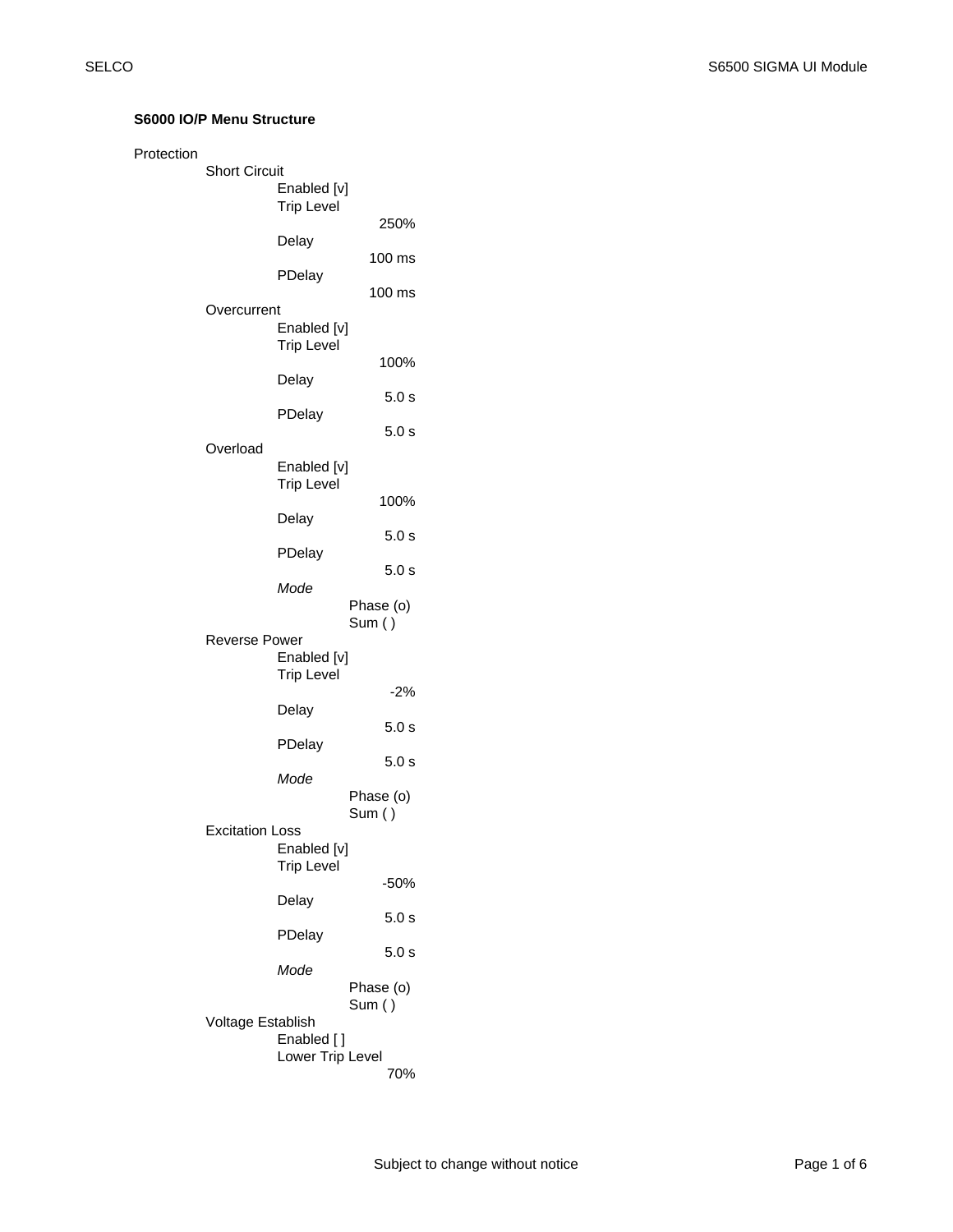Upper Trip Level 130% PDelay 2.0 s Delay 2.0 s Freq. Establish Enabled [ ] Lower Trip Level 70% Upper Trip Level 130% Lower Delay 2.0 s Upper Delay 2.0 s Load Trip Non Essential 1 Enabled [v] Frequency (o) Power ( ) Current ( ) Trip Level 80% *Hysteresis* 10% Delay 10.0 s *Mode* Phase (o) Sum ( ) Non Essential 2 Enabled [v] Frequency (o) Power ( ) Current ( ) Trip Level 90% *Hysteresis* 10% Delay 10.0 s *Mode* Phase (o) Sum ( ) I/O & Relays Alarm Relay Sys (o) Sys+Prot ( ) CB Trip Relay  $ND()$ NE (o) NE1 Trip Relay ND (o) NE ( ) Latch Relay [v]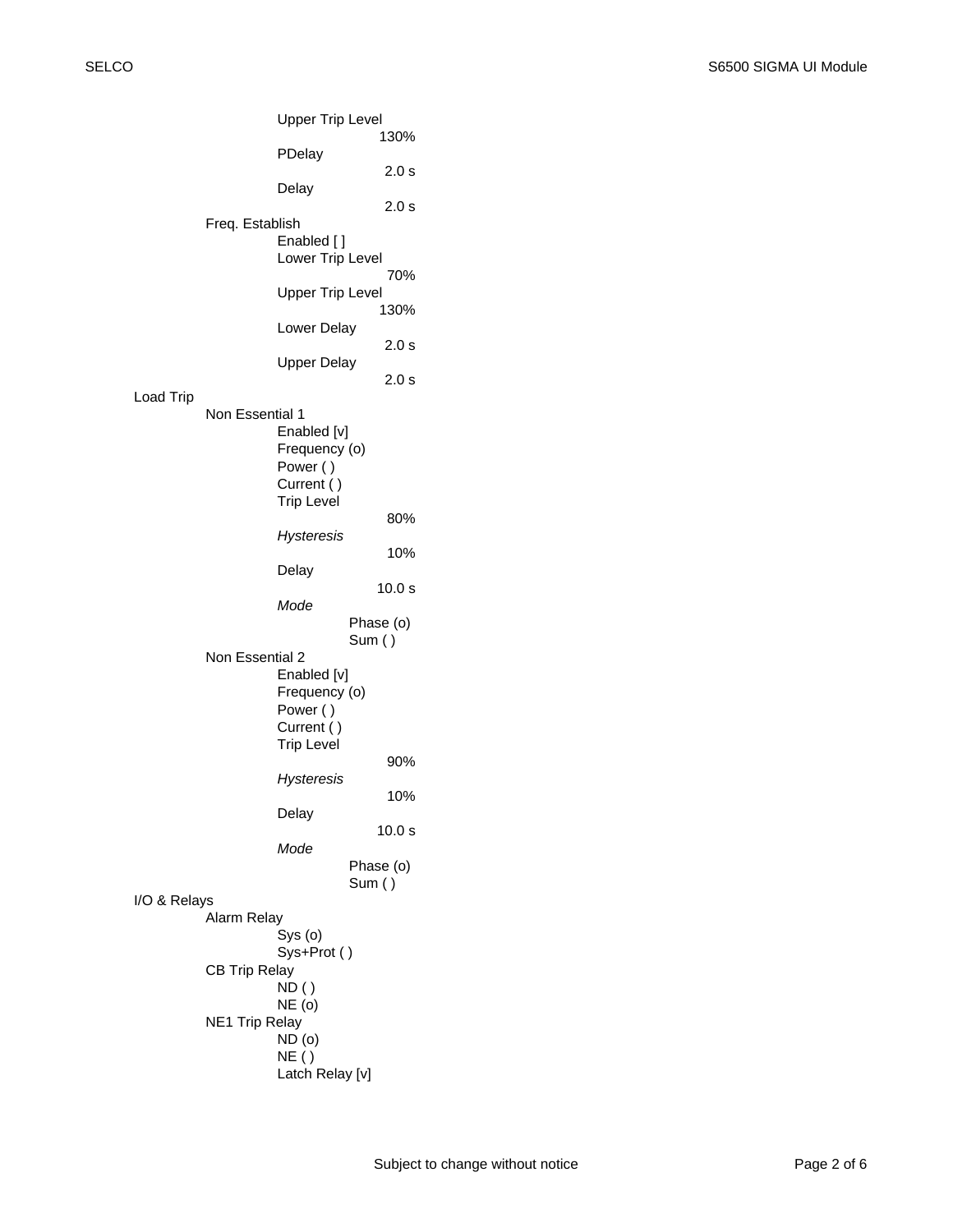*Reset Delay* 1 s NE2 Trip Relay ND (o) NE ( ) Latch Relay [v] *Reset Delay* 1 s Unload Trip CB Trip Relay (o) Aux I/O 2 ( ) Analogue Outputs Output 1 Source U12 ( ) U23 ( ) U31 ( ) *U1N ( ) U2N ( ) U3N ( )*   $11()$  $12()$ I3 ( ) *Ia1 ( ) Ia2 ( ) Ia3 ( ) P1 ( ) P2 ( ) P3 ( )* P (o) *Ir1 ( ) Ir2 ( ) Ir3 ( ) Q1 ( ) Q2 ( ) Q3 ( )*  $Q()$ PF1 ( )  $PF2()$ PF3 ( ) PF ( ) *VA1 ( ) VA2 ( ) VA3 ( ) VA ( )* f ( ) Voltage (o) Current ( ) Source Min -10.0 % Source Max 100.0% *Volt Min* -1.000 VDC *Volt Max* 10.000 VDC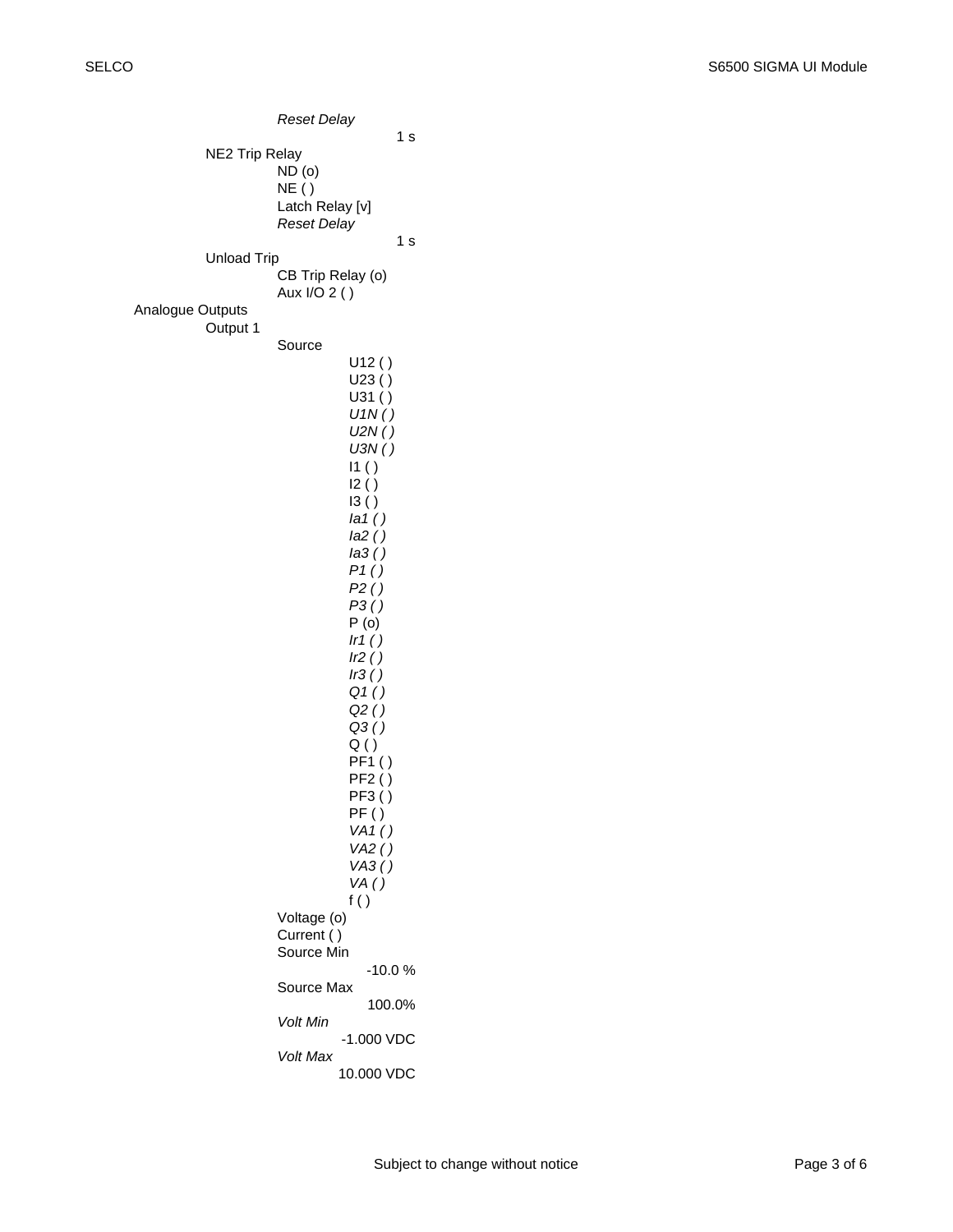|                    | Current Min                                                                       |  |  |
|--------------------|-----------------------------------------------------------------------------------|--|--|
|                    | 4.000 mA                                                                          |  |  |
|                    | Current Max<br>20.000 mA                                                          |  |  |
| Output 2           |                                                                                   |  |  |
|                    | Source                                                                            |  |  |
|                    | U12()                                                                             |  |  |
|                    | U23()                                                                             |  |  |
|                    | U31()<br>U1N()                                                                    |  |  |
|                    | U2N()                                                                             |  |  |
|                    | U3N()                                                                             |  |  |
|                    | I1 ( )<br>12()                                                                    |  |  |
|                    | 13()                                                                              |  |  |
|                    | la(1)                                                                             |  |  |
|                    | Ia2()                                                                             |  |  |
|                    | la3 ( )<br>P1()<br>P2()<br>P3()<br>P()<br>Ir1()<br>Ir2()<br>Ir3()<br>Q1()<br>Q2() |  |  |
|                    |                                                                                   |  |  |
|                    |                                                                                   |  |  |
|                    |                                                                                   |  |  |
|                    |                                                                                   |  |  |
|                    |                                                                                   |  |  |
|                    |                                                                                   |  |  |
|                    | Q3()<br>Q(0)                                                                      |  |  |
|                    |                                                                                   |  |  |
|                    | PF1()<br>PF2()                                                                    |  |  |
|                    | PF3()                                                                             |  |  |
|                    | PF ( )                                                                            |  |  |
|                    | VA1()<br>VA2()                                                                    |  |  |
|                    | VAS()                                                                             |  |  |
|                    | VA()                                                                              |  |  |
| f()<br>Voltage (o) |                                                                                   |  |  |
|                    | Current ()                                                                        |  |  |
|                    | Source Min                                                                        |  |  |
|                    | -10.0 %<br>Source Max<br>100.0%                                                   |  |  |
|                    | Volt Min<br>$-1.000$ VDC                                                          |  |  |
|                    | Volt Max<br>10.000 VDC                                                            |  |  |
|                    | Current Min<br>4.000 mA                                                           |  |  |
|                    | Current Max                                                                       |  |  |
| Output 3           | 20.000 mA                                                                         |  |  |
|                    | Source                                                                            |  |  |
|                    | U12()                                                                             |  |  |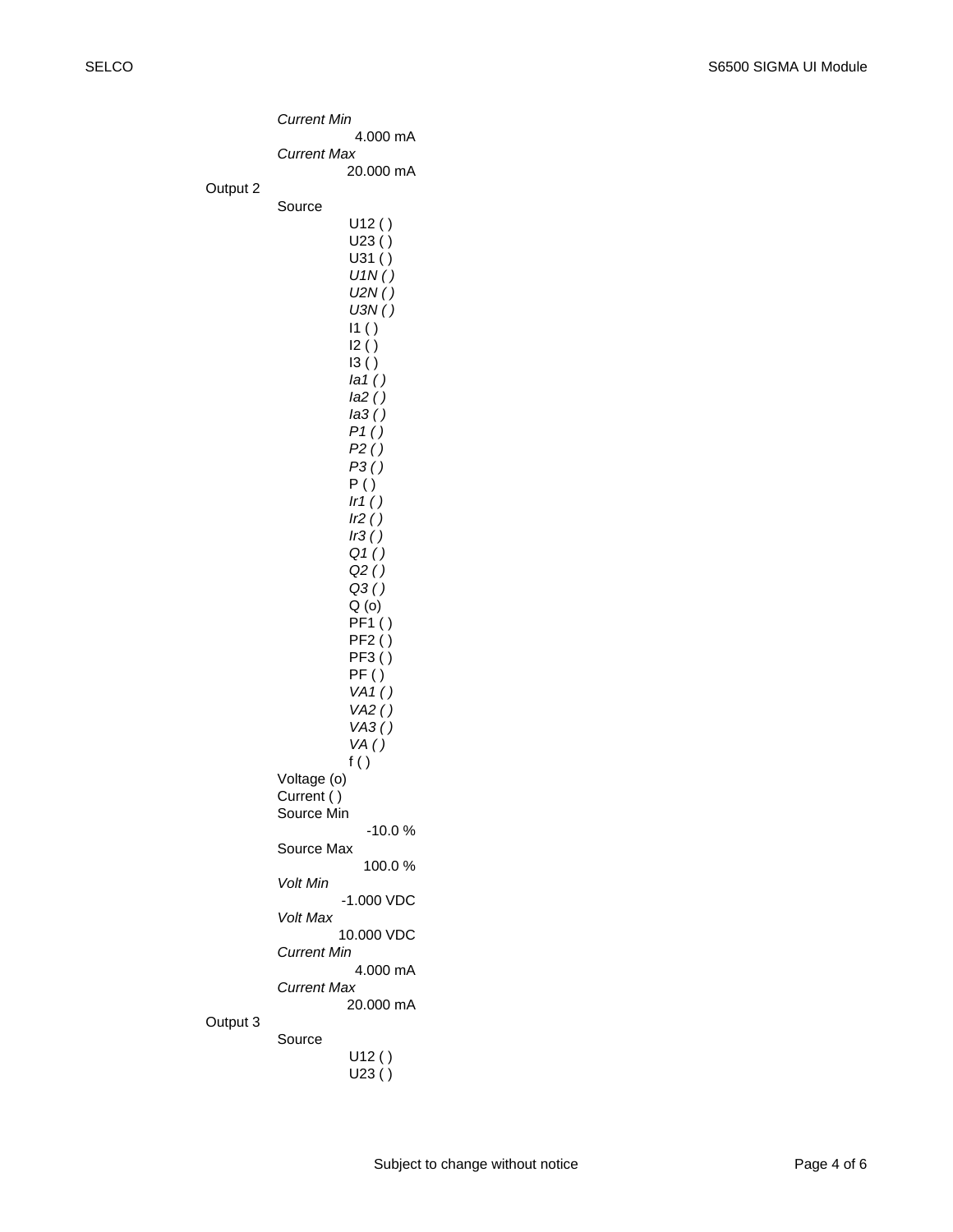*U1N ( ) U2N ( ) U3N ( )*  I1 ( ) I2 ( ) I3 ( ) *Ia1 ( ) Ia2 ( ) Ia3 ( ) P1 ( ) P2 ( ) P3 ( )* P ( ) *Ir1 ( ) Ir2 ( ) Ir3 ( ) Q1 ( ) Q2 ( ) Q3 ( )* Q ( ) PF1 ( ) PF2 ( ) PF3 ( ) PF (o) *VA1 ( ) VA2 ( ) VA3 ( ) VA ( )* f ( ) Voltage (o) Current ( ) Source Min 0.0 % Source Max 100.0 % *Volt Min* 0.000 VDC *Volt Max* 10.000 VDC *Current Min* 4.000 mA *Current Max* 20.000 mA Nominal Voltage 400.0 VAC Prim Voltage 400 VAC Gen Max Current 60.6 A CT Prim Current 100.0 A Rated Frequency 50.0 Hz

U31 ( )

Neutral Connection

System